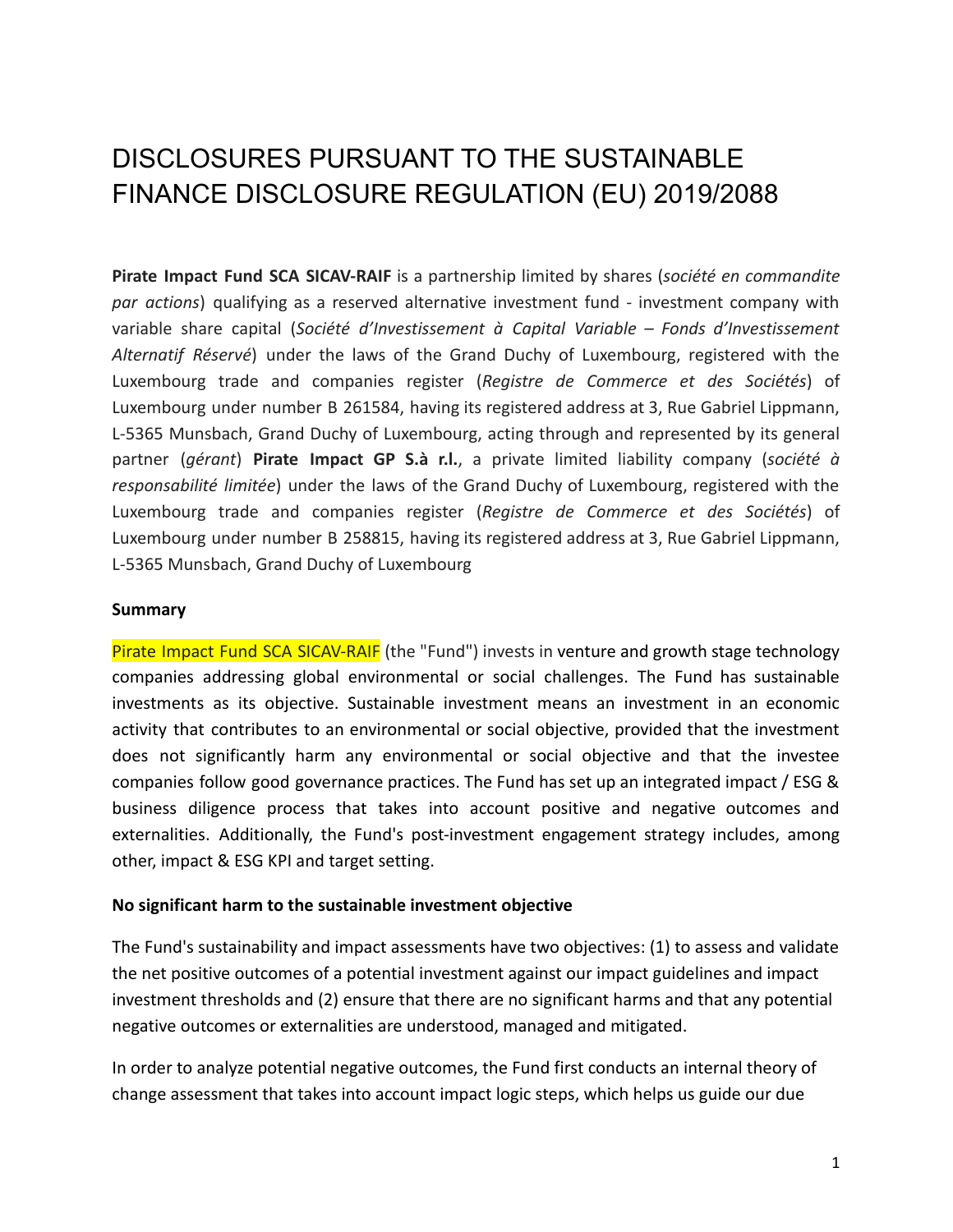diligence efforts. From an impact perspective, the Fund evaluates impact risks and corresponding mitigation strategies. These risks might result from the product, the business model, or the operations of the company, among others. To the extent that a life cycle assessment is key in understanding the positive and negative outcomes of a product or service, the Fund either analyzes peer reviewed scientific studies or actual LCAs.

The Fund also assesses environmental, social and governance risks and opportunities during the investment process through management conversations and a sustainability questionnaire, and integrates this information into the final investment decisions (including the possibility of passing on the investment) and post-investment engagement strategy. These ESG factors include Principal Adverse Impacts that are relevant to the specific company being evaluated.

#### **Sustainable investment objective of the financial product**

The Fund has set a core set of four sustainability indicators for the Fund that are integrated into the entire value- and process-chain for our investment decision-making and post-investment engagement strategy:

- CO2 equivalent emissions avoided or captured / sequestered;
- Number of people whose wellbeing has been improved (by means of education, empowerment, inclusion);
- Biodiversity: additional land under sustainable conservation or restoration
- Water: increase in water efficiency and quality and / or water stress reduction

Generally, all investments have the objective to contribute to at least one goal of the United Nations Sustainable Development Goals.

# **Investment strategy**

First, the Fund's investment strategy is focused on companies whose products or services inherently contribute towards sustainable investment objectives, alongside the lines of the Fund's internal. As a first step, every potential investment has to be assessed against our impact guidelines: Intentionality, Impact Logic Model, Interlock, Depth, Breadth & Duration, Additionality, and Impact Measurement & Management.

Second, the Fund's investment focus is categorized in six high-level clusters, while each of the clusters is subdivided into several sub-clusters that are each guided by a specific investment thesis: Climate & Ecosystems, Energy, Food & Agriculture, Resources & Buildings, Enterprise & Mobility, and Equality & Education.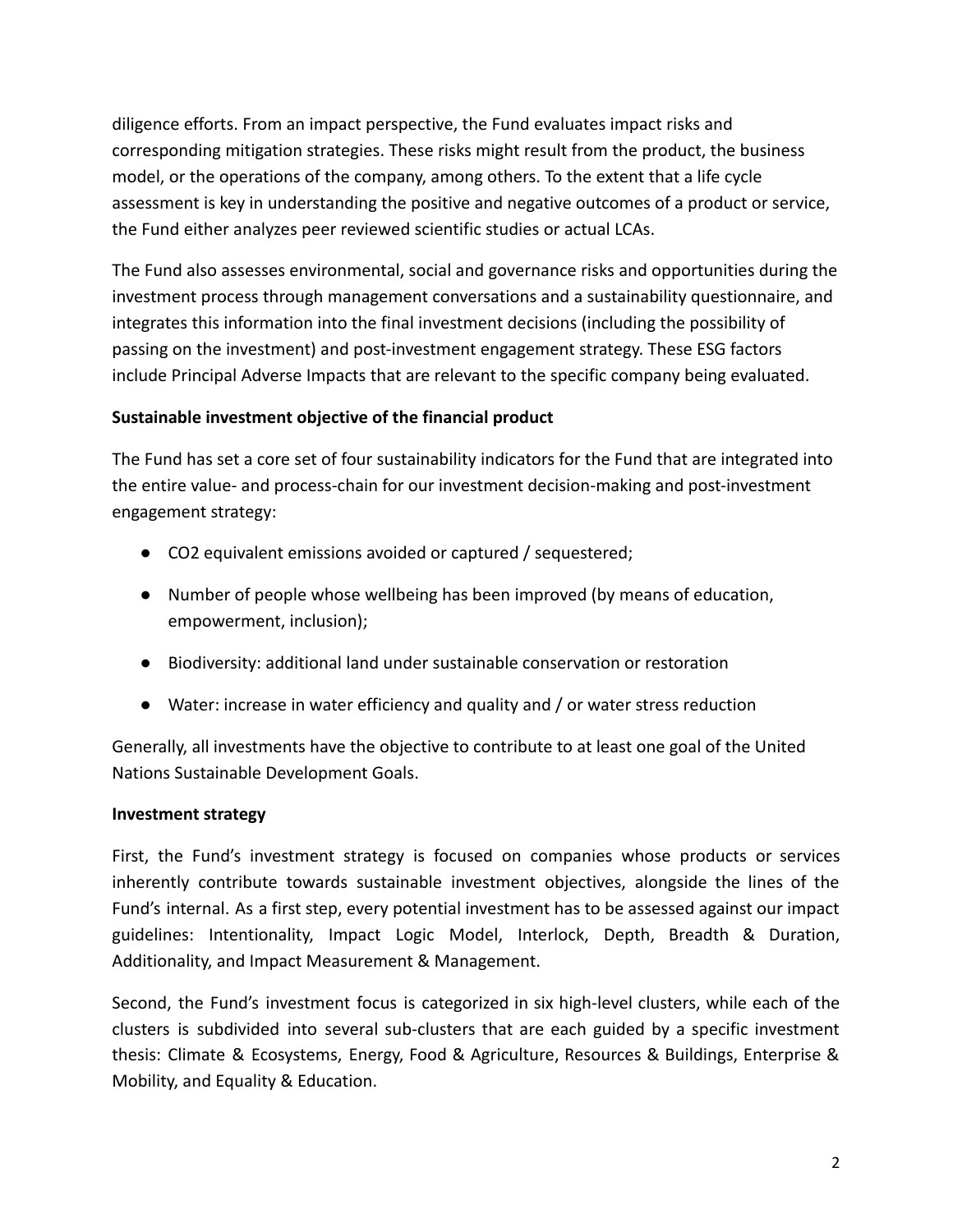In each cluster, different technologies are applied to achieve Sustainable Investment objectives. Typically, the product strategies of the Portfolio Company aim to improve, mitigate, or adapt to environmental/climate challenges, to implement circularity in certain industries or for certain resources, to preserve, protect or restore certain resources or ecosystems (including e.g. biodiversity), or to improve lives and livelihoods.

Third, specific impact and ESG assessments regarding the sustainable investment objective are integrated across the entire investment process, governance, and portfolio management of the Fund. The Fund has explicitly excluded investments in harmful industries such as fossil fuels, tobacco, firearms, nuclear weapons, pornography, and alcohol, among others.

# **Proportion of investments**

Approximately, 80% of the Fund's portfolio are direct investments into climate startups, while 20% are direct investments into social impact startups. The fund invests from seed to pre-IPO stages, primarily in Europe and the U.S.

#### **Monitoring of the sustainable investment objective**

As part of our aligned commitment to ensure a substantial contribution to sustainability, the Fund aims to sign an impact & ESG clause with our investees. This clause includes a series of commitments, from carbon accounting to impact management. Whenever possible , the Fund selects impact and ESG performance indicators and annual targets with each investee. Data is collected, at least, on an annual basis, which is used in sustainability engagement conversations with the responsible impact & ESG officer. Based on the assessment, the Fund provides and tailors sustainability resources.

Note: ESG & impact measurement / management and the Impact Clause can only be guaranteed to be implemented at those portfolio companies where the Fund is leading/co-leading the investment round or has sufficient influence over the company's other investors and management.

#### **Methodologies**

For the investment process and in the analysis of a Portfolio Company before the investment, a clear understanding of impact market size, impact unit economics, and impact projections is necessary. Additionally, an analysis of alternative products or levers is considered to understand the efficiency and efficacy of the impact. An impact risk framework is included in every investment process to capture the full range of externalities and potential impact drifts.

#### **Data sources and processing**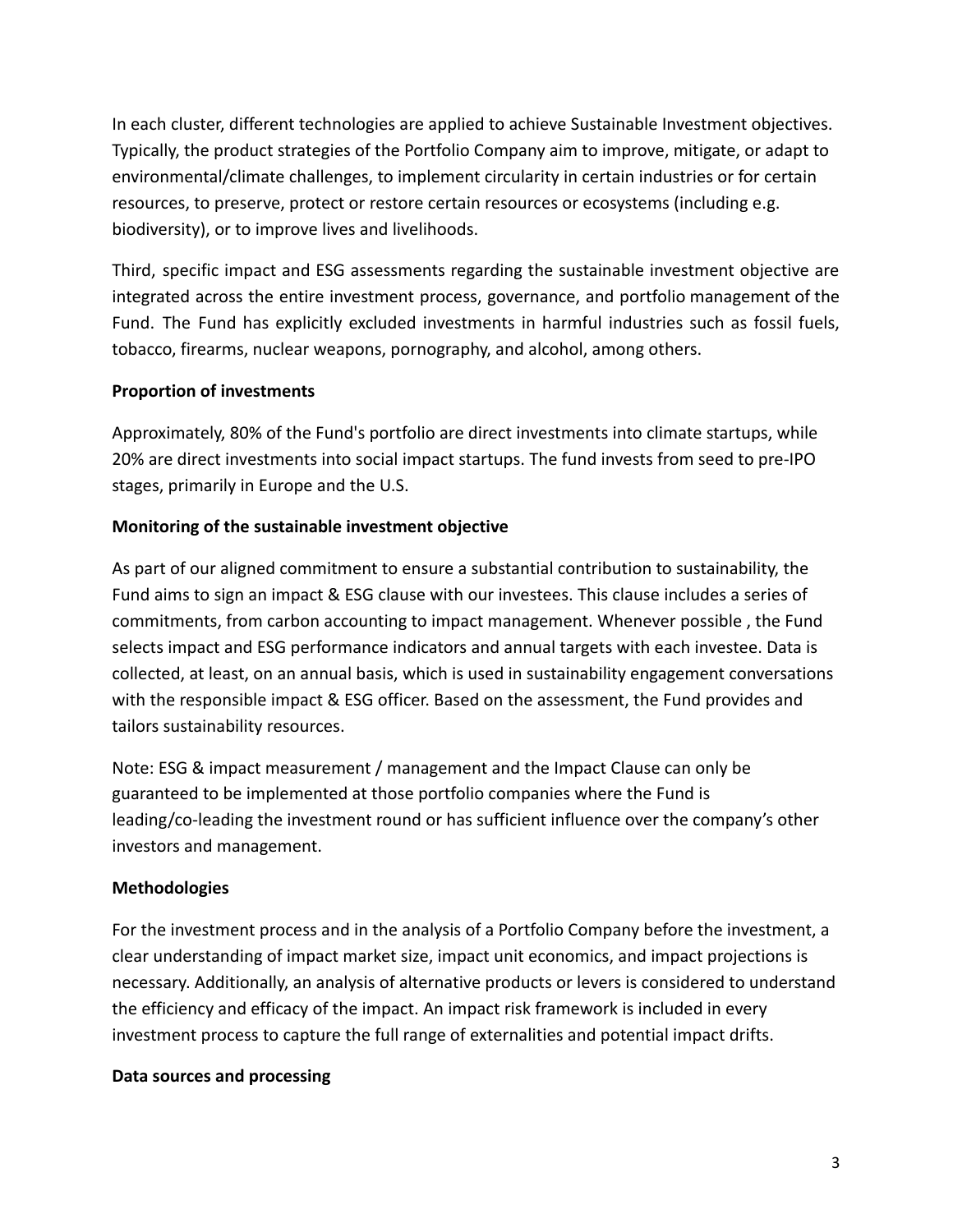For the theory of change analysis, data is gathered directly from the startup or through peer reviewed scientific studies. All information received from the startup is corroborated and validated. For the impact guidelines assessment, the Fund consults the startup and requests specific documentation as needed. For the quantitative impact & ESG assessment, the Fund might receive life cycle assessments (or proxies), impact unit economics and other operational data linked to the company's impact, as well as operational and financial projections. This information is supplemented by the Fund's own research in each cluster / subcluster. When external research is conducted, the Fund uses peer reviewed scientific sources and technical expert references whenever possible. The data is stored in the Fund's data warehouse.

The Fund aims to receive full data transparency, and minimize any estimated data sources. Depending on the stage of the company, a proportion of the impact & ESG data might be estimated. Data requests are proportionate to the resources and capabilities of the potential investee. Additionally, data transparency can only be guaranteed when the Fund is leading/co-leading the investment round or has sufficient influence over the company's other investors and management.

# **Limitations to methodologies and data**

Although the Fund aims to use a scientific approach to its impact measurement and evaluation, there are a few limitations to its approach:

- Company stage: when the company is at an early stage, data might be limited or non-existent.
- Management influence: in companies where there is no significant shareholding, the Fund might receive limited or incomplete information, or might not conduct a full technical and data analysis of the technology.
- Technology stage: breakthrough or new technologies might not yet have been assessed by the scientific community, and limited or no information can be gathered about the effectiveness and efficiency of the solution.

In all these cases, the Fund will use peer reviewed proxies or estimates, conduct technical references or leverage the technical diligence of the lead investor, and set specific impact KPIs to be monitored on a regular basis. All these steps will ensure the attainment of the sustainable investment objective.

# **Due diligence**

The Fund's due diligence process integrates both impact / ESG and traditional commercial aspects, and it's broken down by investment stage: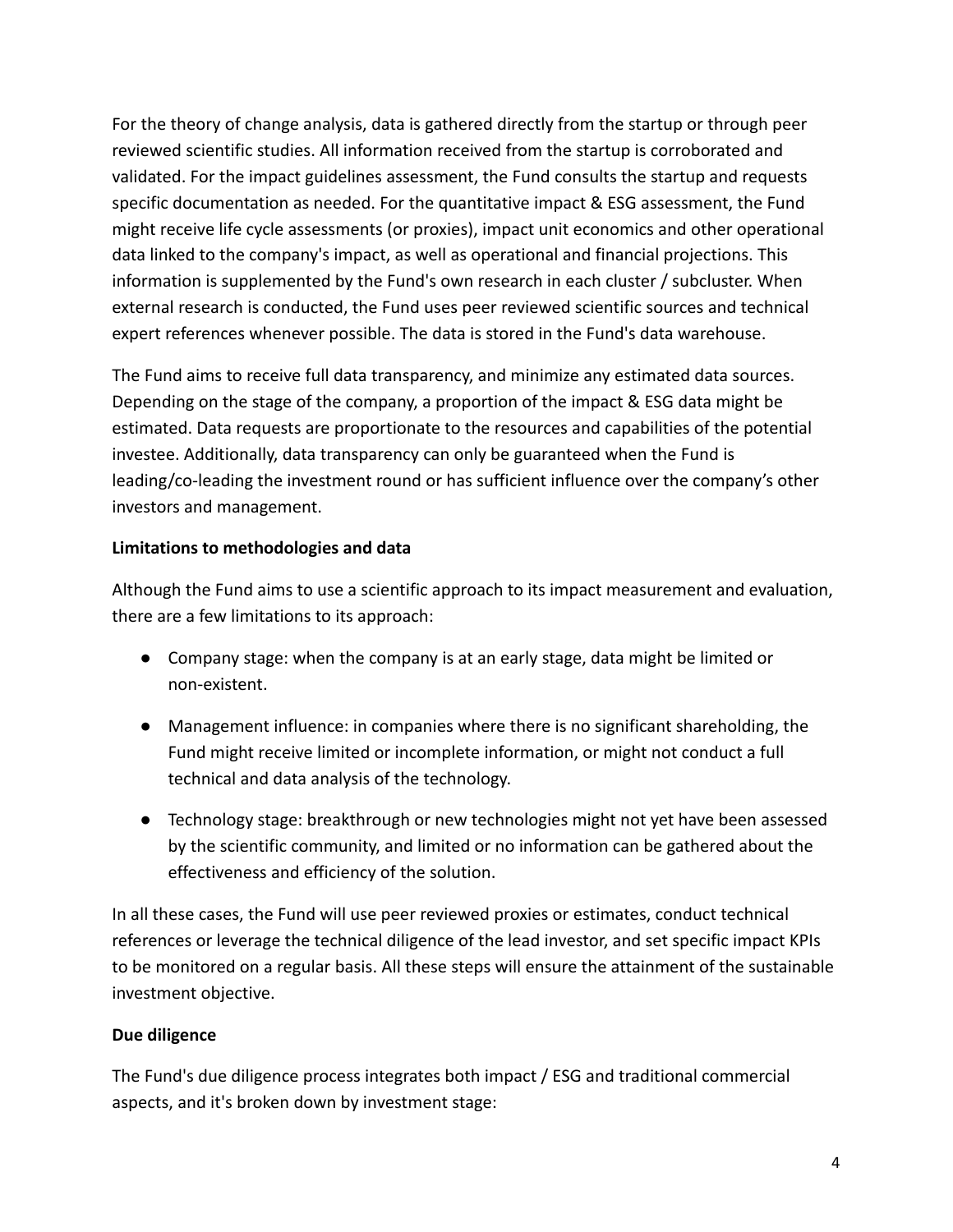- Screening: impact alignment and potential, investment focus alignment, team setup and investment model
- Meet the founders: more in depth analysis of the business, impact screening and validation
- Pre diligence: detailed impact and systems analysis (impact unit economics, impact projects, impact risks and more), detailed commercial and market analysis, reference calls
- Due diligence: legal, IP & technology diligence, impact & sustainability diligence, further reference calls

#### **Engagement policies**

Our ultimate goal is to shift our societies from a destructive financial capitalist system into a system that ensures sustainable and inclusive growth, real opportunities, and paradigm shift: impact capitalism. In order to achieve this, the Fund's overall engagement strategy follows our impact strategy: we aim not only to influence our portfolio companies, but also the venture capital and financial system at large: from founders to limited partners, from corporates to policy-makers. First and foremost, we take a pragmatic and collaborative approach: we share our learnings, methodologies and best practices, and actively engage with stakeholders outside of the traditional venture capital ecosystem to broaden our impact horizon.

At the portfolio level, our engagement strategy is based on impact & ESG value creation. Although we always start by gathering useful and actionable information needed to understand and assess a company's positive and negative impacts, we commit to go beyond measuring and actively engage with our companies to iterate and manage their impact. To reflect this commitment, we sign an Impact & ESG clause, run onboarding workshops, and provide tailored resources that address a company's core needs and challenges.

Note: ESG & impact measurement / management and the Impact Clause can only be guaranteed to be implemented at those portfolio companies where the Fund is leading/co-leading the investment round or has sufficient influence over the company's other investors and management.

#### **Attainment of the sustainable investment objective**

One of the Fund's primary objectives in GHG reduction (CO2 equivalent emissions avoided or captured / sequestered) in line with the objectives of the Paris Agreement. We have a rigorous methodology to evaluate climate mitigation and adaptation, and follow the EU taxonomy guidelines on substantial contribution to environmental objectives for transitional, own